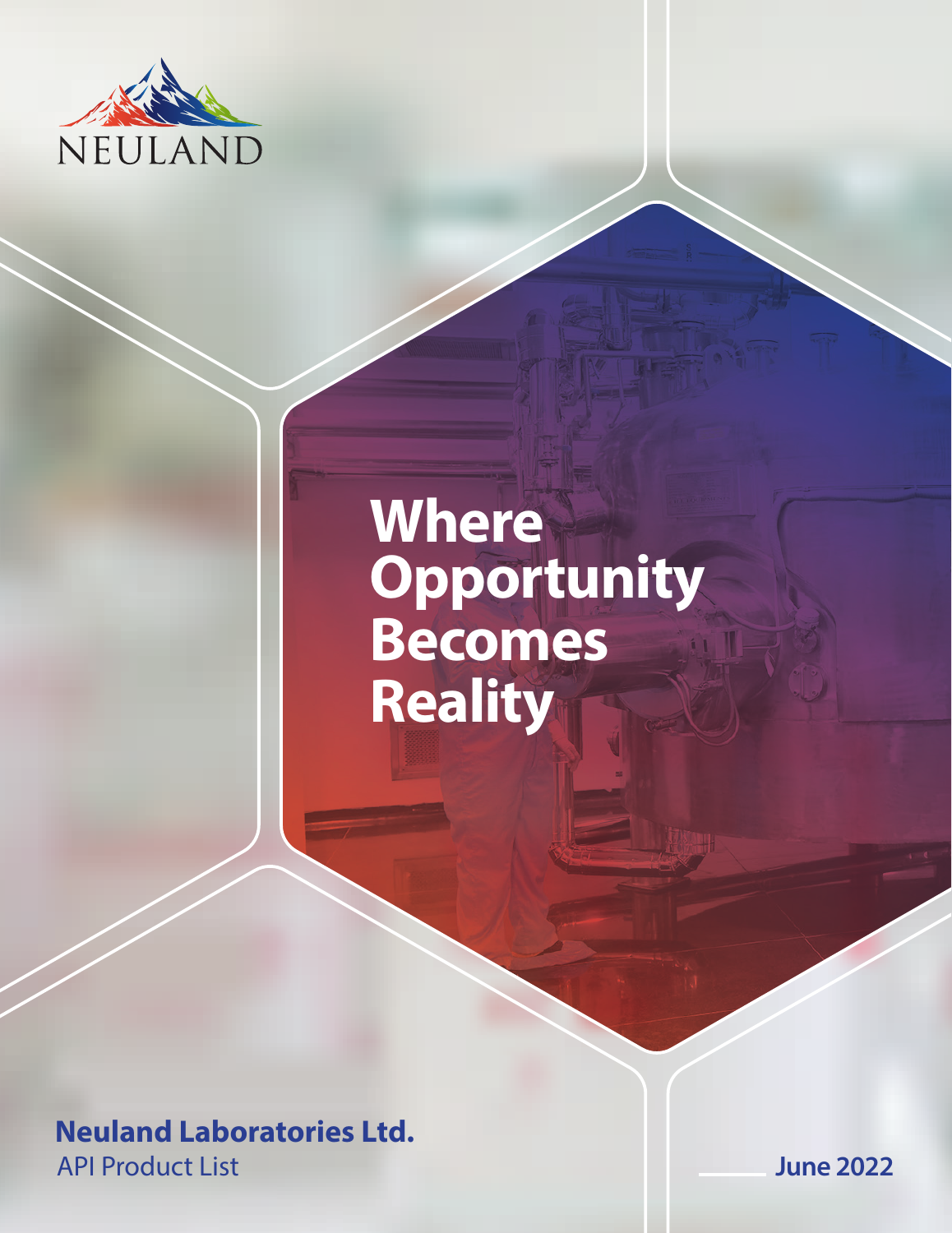| <b>COMMERCIAL &amp; COMMERCIAL-SCALE PRODUCTS</b> |                                       |                                              |              |                  |  |  |
|---------------------------------------------------|---------------------------------------|----------------------------------------------|--------------|------------------|--|--|
| <b>S. No.</b>                                     | <b>Product</b>                        | <b>Therapeutic Segment</b>                   | <b>USDMF</b> | <b>COS/E-DMF</b> |  |  |
| $\mathbf{1}$                                      | Albuterol Sulfate/Salbutamol Sulphate | Bronchodilator                               | $\checkmark$ | <b>CEP</b>       |  |  |
| 2                                                 | Apixaban                              | Anticoagulant                                | $\checkmark$ | E-DMF            |  |  |
| 3                                                 | Apremilast #                          | <b>Psoriatic Arthritis</b>                   | ✓            | E-DMF            |  |  |
| 4                                                 | Aripiprazole Anhydrous                | Antipsychotic                                | $\checkmark$ | <b>CEP</b>       |  |  |
| 5                                                 | Aripiprazole Lauroxil $\ddagger$      | Antipsychotic                                | $\checkmark$ | E-DMF            |  |  |
| 6                                                 | Aripiprazole Monohydrate (Sterile)    | Antipsychotic                                | $\checkmark$ | E-DMF            |  |  |
| 7                                                 | Brinzolamide                          | Antiglaucoma                                 | $\checkmark$ | E-DMF            |  |  |
| 8                                                 | Ciprofloxacin Base $\ddagger$         | Antibacterial                                | $\checkmark$ | <b>CEP</b>       |  |  |
| 9                                                 | Ciprofloxacin Hydrochloride           | Antibacterial                                | $\checkmark$ | <b>CEP</b>       |  |  |
| 10                                                | Dabigatran Etexilate Mesylate         | Anticoagulant                                | ✓            | E-DMF            |  |  |
| 11                                                | Deferasirox                           | Iron Chelator                                | $\checkmark$ | $CEP*$           |  |  |
| 12                                                | Donepezil Base                        | Alzheimer's Disease                          | $\checkmark$ | E-DMF            |  |  |
| 13                                                | Donepezil Hydrochloride               | <b>Alzheimer's Disease</b>                   | $\checkmark$ | <b>CEP</b>       |  |  |
| 14                                                | Dorzolamide Hydrochloride             | Antiglaucoma                                 | ✓            | <b>CEP</b>       |  |  |
| 15                                                | Edaravone                             | Neurology                                    | $\checkmark$ | E-DMF            |  |  |
| 16                                                | Elagolix Sodium                       | Endometriosis                                | $\checkmark$ |                  |  |  |
| 17                                                | <b>Enalapril Maleate</b>              | Antihypertensive                             | $\checkmark$ | <b>CEP</b>       |  |  |
| 18                                                | Entacapone                            | Antiparkinson Agent                          | $\checkmark$ | <b>CEP</b>       |  |  |
| 19                                                | Escitalopram Oxalate                  | Antidepressant                               | $\checkmark$ | <b>CEP</b>       |  |  |
| 20                                                | Ezetimibe                             | Antihyperlipidemic                           | $\checkmark$ | E-DMF            |  |  |
| 21                                                | Ipratropium Bromide                   | Anticholinergic                              | $\checkmark$ | <b>CEP</b>       |  |  |
| 22                                                | <b>Indacaterol Maleate</b>            | Bronchodilator                               | $\checkmark$ | E-DMF            |  |  |
| 23                                                | Labetalol Hydrochloride               | Antihypertensive                             | ✓            | <b>CEP</b>       |  |  |
| 24                                                | Levetiracetam                         | Anticonvulsant                               | $\checkmark$ | <b>CEP</b>       |  |  |
| 25                                                | Levofloxacin Hemihydrate              | Antibacterial                                | ✓            | <b>CEP</b>       |  |  |
| 26                                                | Linezolid                             | Antibacterial                                | $\checkmark$ | E-DMF            |  |  |
| 27                                                | Lurasidone Hydrochloride              | Antipsychotic                                | $\checkmark$ | E-DMF            |  |  |
| 28                                                | Mirtazapine §                         | Antidepressant                               |              | <b>CEP</b>       |  |  |
| 29                                                | Moxonidine                            | Antihypertensive                             | <b>NA</b>    | CEP              |  |  |
| 30                                                | Paliperidone Palmitate $\ddagger$     | Antipsychotic                                | $\checkmark$ | E-DMF            |  |  |
| 31                                                | Paliperidone Palmitate Sterile        | Antipsychotic                                | $\checkmark$ | E-DMF            |  |  |
| 32                                                | Propofol                              | Anesthetic                                   | $\checkmark$ | <b>CEP</b>       |  |  |
| 33                                                | Posaconazole                          | Antifungal                                   | $\checkmark$ | E-DMF            |  |  |
| 34                                                | Ramipril                              | Antihypertensive                             | $\checkmark$ | <b>CEP</b>       |  |  |
| 35                                                | Rivaroxaban                           | Anticoagulant                                | $\checkmark$ | $CEP*$           |  |  |
| 36                                                | Ropinirole Base                       | Antiparkinson Agent                          | $\checkmark$ | E-DMF            |  |  |
| 37                                                | Ropinirole Hydrochloride              | Antiparkinson Agent                          | $\checkmark$ | <b>CEP</b>       |  |  |
| 38                                                | Rotigotine                            | Antiparkinson Agent                          | $\checkmark$ | <b>CEP</b>       |  |  |
| 39                                                | Salmeterol Xinafoate                  | Bronchodilator                               | $\checkmark$ | <b>CEP</b>       |  |  |
| 40                                                | Sotalol Hydrochloride                 | Antiarrhythmic                               | $\checkmark$ | <b>CEP</b>       |  |  |
| 41                                                | Sugammadex                            | Selective Relaxant Binding Agent (SRBA)      | $\checkmark$ | E-DMF            |  |  |
| 42                                                | Tafamidis Meglumine                   | FamilialAmyloidPolyneuropathy/Cardiomyopathy | $\checkmark$ | E-DMF            |  |  |
| 43                                                | Ticagrelor                            | <b>Platelet Aggregation Inhibitors</b>       | $\checkmark$ | E-DMF            |  |  |
| 44                                                | Voriconazole                          | Antifungal                                   | $\checkmark$ | <b>CEP</b>       |  |  |
| 45                                                | Vilanterol Trifenatate                | Bronchodilator                               | $\checkmark$ | E-DMF            |  |  |

CEP\* implies CEP/COS applied. E-DMF implies E-DMF filed or ready for submission Patents granted in US/Europe § Patent application filed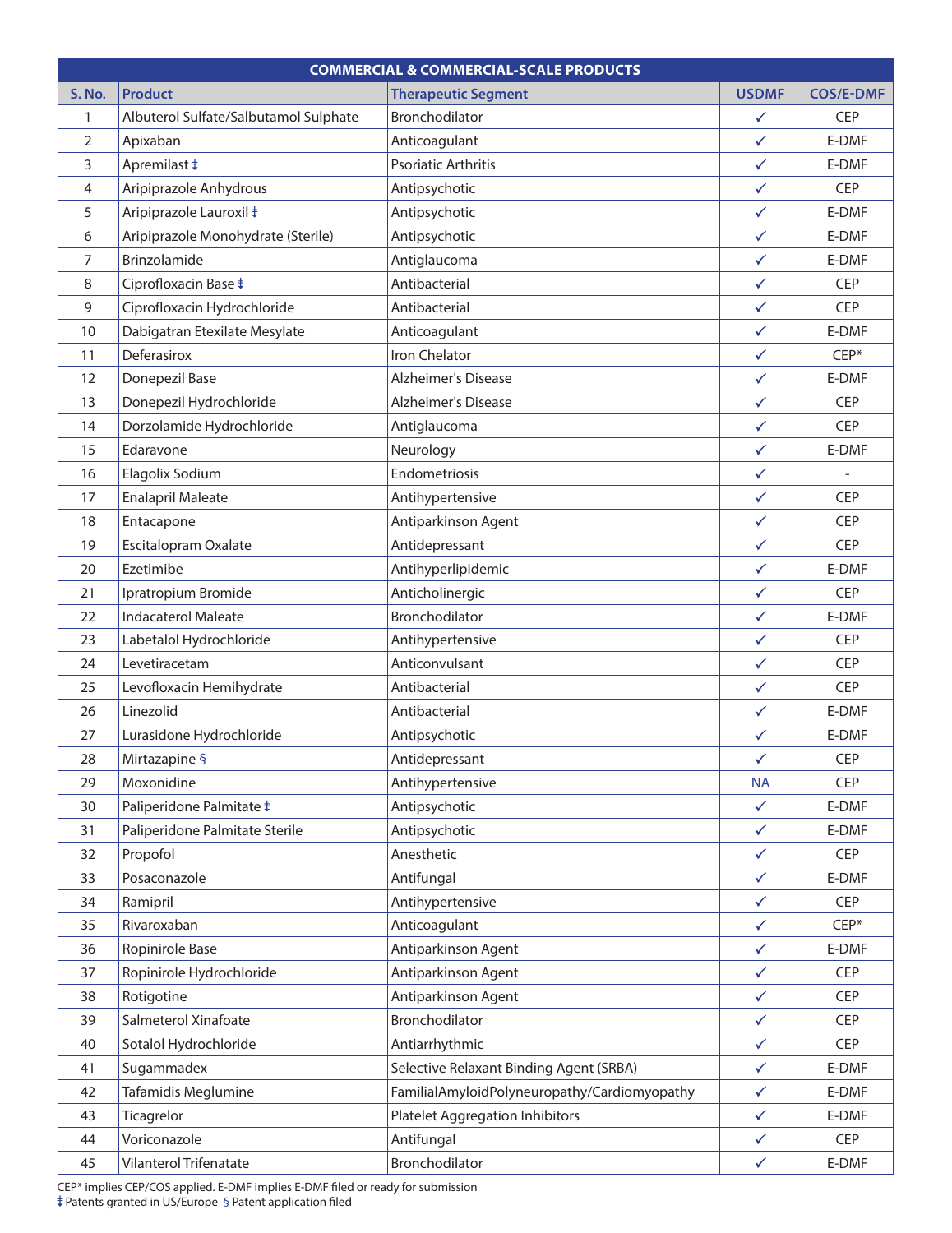| <b>PRODUCTS UNDER DEVELOPMENT</b> |                            |                               |  |  |
|-----------------------------------|----------------------------|-------------------------------|--|--|
| <b>S. No.</b>                     | <b>Product</b>             | <b>Therapeutic Segment</b>    |  |  |
|                                   | Atogepant                  | Antimigraine                  |  |  |
| $\overline{2}$                    | Canagliflozin              | Antidiabetic                  |  |  |
| 3                                 | Dapagliflozin              | Antidiabetic                  |  |  |
| 4                                 | Edoxaban                   | Anticoagulant                 |  |  |
| 5                                 | Empagliflozin              | Antidiabetic                  |  |  |
| 6                                 | Finerenone §               | <b>Chronic Kidney Disease</b> |  |  |
| 7                                 | <b>Indacaterol Acetate</b> | Bronchodilator                |  |  |
| 8                                 | Mirabegron                 | Overactive bladder            |  |  |
| 9                                 | Tafamidis (Free Acid)      | Cardiomyopathy                |  |  |
| 10                                | Tapinarof                  | Plaque Psoriasis              |  |  |
| 11                                | Vonoprazan                 | Antiulcerant                  |  |  |
| 12                                | Voxelotor §                | Sickle cell disease           |  |  |

| <b>PEPTIDES</b> |               |                             |  |  |
|-----------------|---------------|-----------------------------|--|--|
| <b>S. No.</b>   | Product       | <b>Therapeutic Segment</b>  |  |  |
|                 | Difelikefalin | Antipruritic                |  |  |
|                 | Liraglutide § | Antidiabetic                |  |  |
|                 | Linaclotide   | <b>Chronic Constipation</b> |  |  |
| 4               | Semaglutide § | Antidiabetic                |  |  |
|                 | Tirzepatide   | Antidiabetic                |  |  |

§ Patent application filed

**Disclaimer:** No information in this Catalog – including any reference to any product or service – constitutes an offer for sale or be constructed as representing an offer for sale. Products protected under valid patents are not offered or supplied for commercial use. However, under Bolar Provision the research quantities of such products may be offered for the purpose of regulatory submissions, wherever such regulatory exemptions exist. The buyers should make their independent evaluation of patent scenario for their respective markets and will be responsible for all patent related liabilities.

**Neuland Laboratories Ltd.,** 11th Floor (5th Level), Phoenix IVY Building, Plot No. 573A, III, Road No. 82, Jubilee Hills, Hyderabad, 500033, Telangana, India. Tel: +91 40 67611600 marketing@neulandlabs.com | www.neulandlabs.com